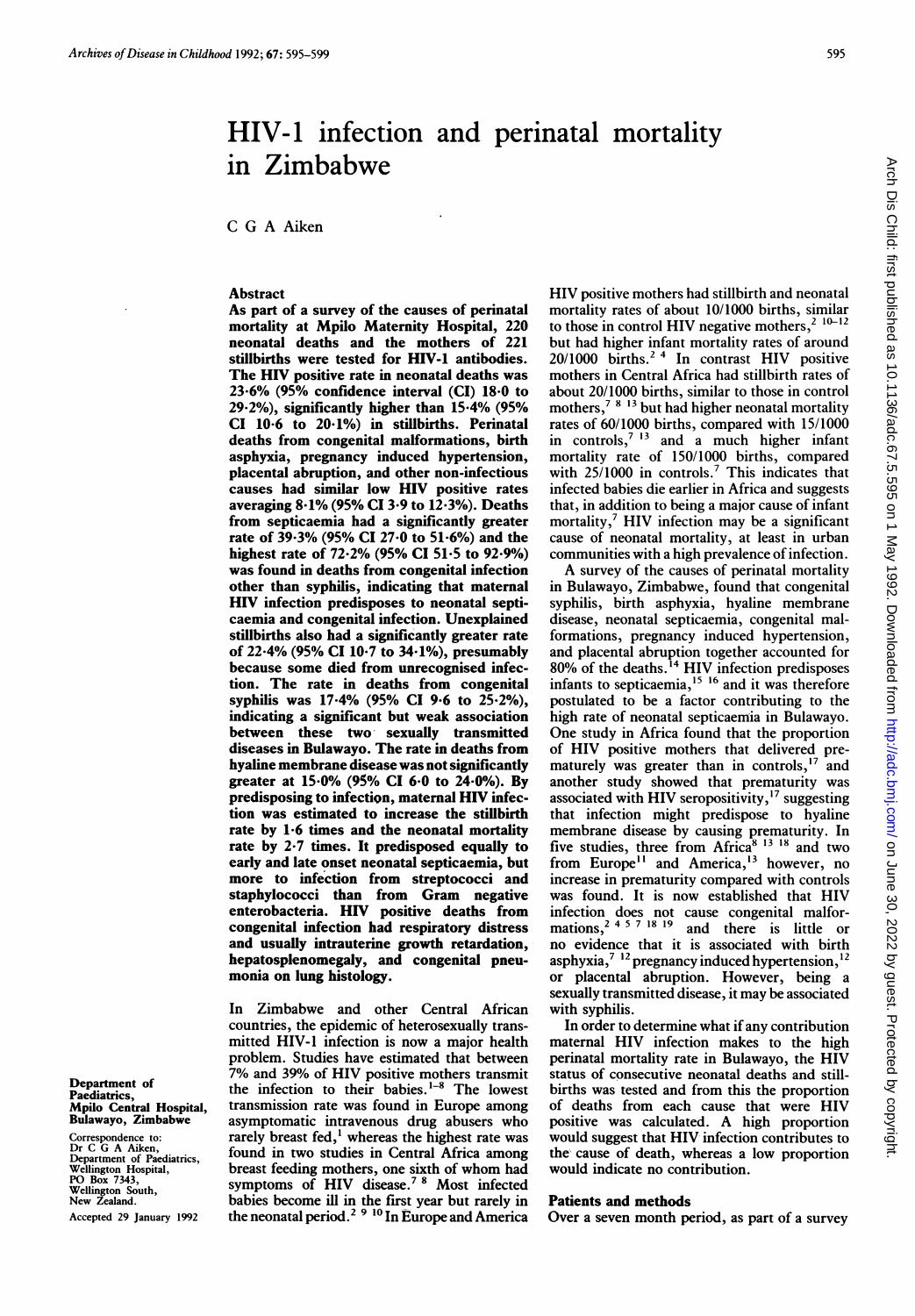of the causes of perinatal mortality at Mpilo Maternity Hospital in Bulawayo,<sup>14</sup> blood taken for syphilis serology from all neonatal deaths and from the mothers of all stillbirths was anonymously tested for HIV-1 antibodies using two enzyme immunoassay tests (Abbott Recombinant HIV-1 EIA and either Vironostika anti-HTLV-III MicroELISA or Du Pont HIV-1 ELISA). If the two tests gave discrepant results, both tests were repeated until concordant results were obtained. As the tests detect IgG antibodies that cross the placenta, a positive result in the infant or mother was taken to indicate maternal HIV infection. The results were kept confidentially and were not made available to the mothers or staff of the hospital. In order to prevent a bias in determing the cause of death, the results were not matched to the patients until the end of the survey when the causes of death had already been established, as described previously. <sup>14</sup> The results were analysed by calculating the proportion, with 95% confidence intervals (CI), of deaths from each cause that were HIV positive. These proportions were then compared using  $\chi^2$  tests.

### Results

Over the seven month period, HIV serology results were obtained in 220 out of a total of 235 (94%) neonatal deaths and in 221 out of a total of 271 (82%) stillbirths. Forty two of the 50 stillbirths with no results were delivered in the first and last months of the survey, and in the intervening five months results were obtained in 96% of stillbirths. Seven of the neonatal deaths with results were in fact babies who died after 28 days, but were included because they died before discharge from the neonatal unit. The proportions of perinatal deaths attributed to each cause were not significantly different in the sample with HIV results compared with the whole group of deaths analysed over the 12 month survey period  $(p>0.10<0.90)$ .<sup>14</sup>

Out of the total of 441 perinatal deaths tested, 86 were HIV positive and 355 were HIV negative, indicating that 19-5% (95% CI 15-8 to  $23.2\%$ ) of perinatal deaths were HIV positive. The proportion of neonatal deaths that were HIV positive was 23-6% (95% CI 18-0 to  $29.2\%$ ), significantly greater than the proportion of 15-4% (95% CI 106 to 201%) found in stillbirths  $(p<0.05)$ , suggesting that maternal HIV infection is more likely to contribute to neonatal deaths than to stillbirths. The results from the stillbirths and neonatal deaths were combined and analysed according to the mother's age (figure) and the cause of death  $(table 1)$ .

As shown in the figure, the proportion of mothers that were HIV positive was significantly greater in the 20-24 year group than in either the 25-29 or the 30-34 year group, suggesting that women under 25 years are most at risk of acquiring HIV infection.

The proportions of perinatal deaths that were HIV positive are shown for each cause of death in table 1. Deaths from congenital malformations, birth asphyxia, pregnancy induced hypertension, placental abruption, and other non-infectious causes excluding hyaline membrane disease all had similar low proportions, with a combined HIV positive rate of 8.1% (95% CI 3.9 to  $12.3\%$ ). This rate was used as a baseline against which to compare the rates in deaths from the remaining causes. The rate in



 $(n = 81)$   $(n = 147)$   $(n = 79)$   $(n = 65)$   $(n = 41)$ 

Relation between mothers' age and HIV positive rate. Bars represent 95% CI of the rate. Fourteen mothers over 39 years<br>were tested and three were HIV positive.

Table <sup>I</sup> The HIV positive rate for each cause of perinatal death

|                                | <b>Stillbirths</b> |        | Neonatal deaths |        | Perinatal deaths |        | $HIV+$      | 95% CI           |           | p Value |
|--------------------------------|--------------------|--------|-----------------|--------|------------------|--------|-------------|------------------|-----------|---------|
|                                | $HIV-$             | $HIV+$ | $HIV-$          | $HIV+$ | $HIV-$           | $HIV+$ | rate<br>(%) |                  |           |         |
| Congenital malformations       | 10                 |        | 16              |        | 26               |        |             |                  |           |         |
| Birth asphyxia                 | 38                 |        | 24              |        | 62               |        |             |                  |           |         |
| Pregnancy induced hypertension | 21                 |        |                 |        | 21               |        | $8 - 1$     | $3.9$ to $12.3$  |           |         |
| Placental abruption            | 17                 |        |                 |        |                  |        |             |                  |           |         |
| Other non-infectious causes*   |                    |        | 15              |        | 22               |        |             |                  |           |         |
| Hyaline membrane disease       |                    |        | 51              |        |                  |        | $15-0$      | $6.0$ to $24.0$  | 2.34      | >0.1    |
| Congenital syphilis            | 48                 |        | 28              |        | 76               | 16     | $17 - 4$    | 9.6 to $25.2$    | 5.01      | < 0.05  |
| Unexplained stillbirths        | 38                 |        |                 |        | 38               | 11     | $22 - 4$    | $10.7$ to $34.1$ | 7.67      | < 0.01  |
| Neonatal septicaemia†          |                    |        | 31              | 20     | 37               | 24     | 39.3        | $27.0$ to $51.6$ | $31 - 14$ | < 0.001 |
| Congenital infection           |                    |        |                 | 12     |                  | 13     | 72.2        | $51.5$ to $92.9$ | 53.66     | < 0.001 |
| <b>Total</b>                   | 187                | 34     | 168             | 52     | 355              | 86     |             |                  |           |         |

The HIV positive rate for each of the last five causes was compared using  $\chi^2$  tests with the average rate for the first five causes.<br>"Other non-infectious causes of stillbirths were postmaturity (n=4), diabetes (n=3),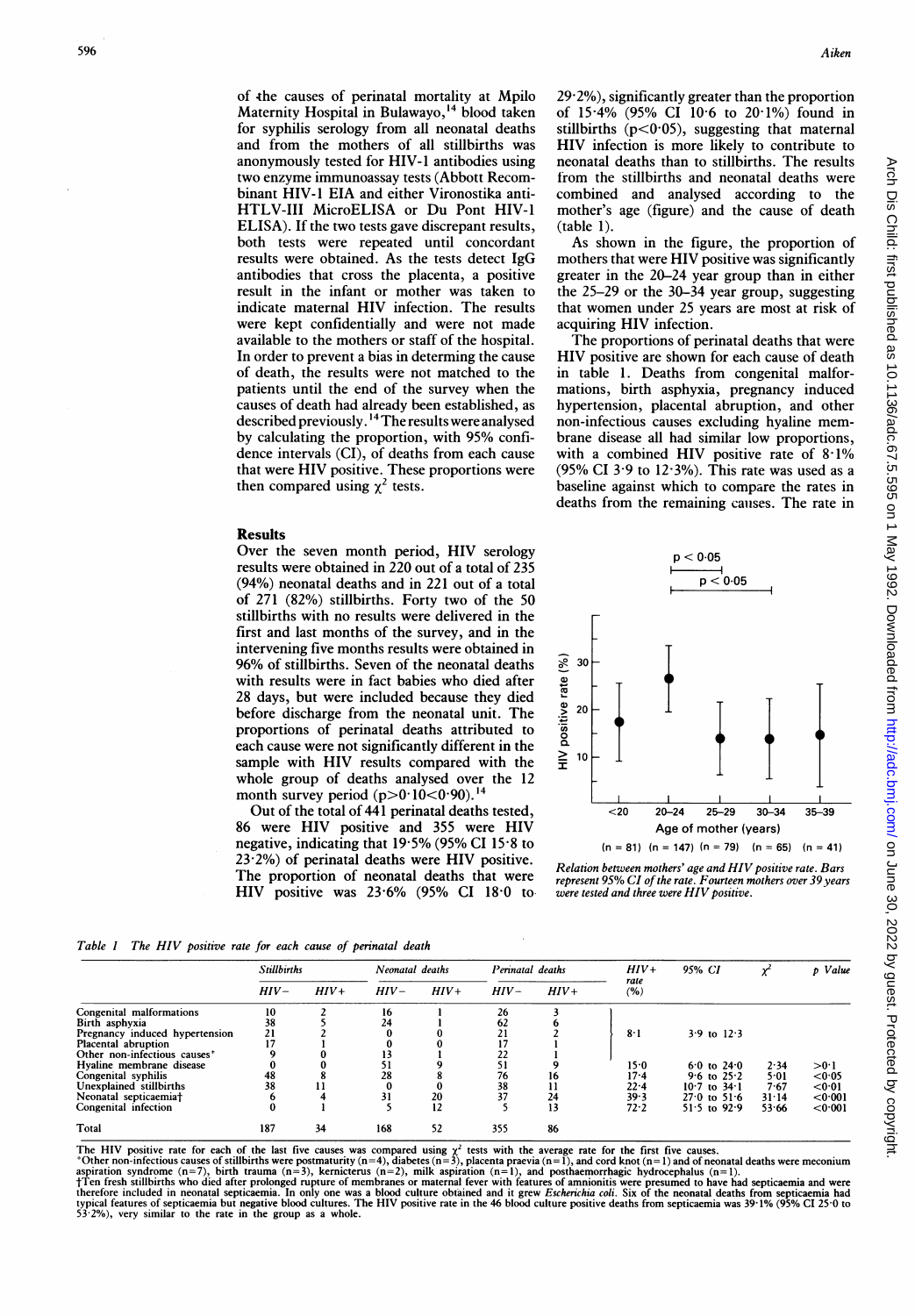hyaline membrane disease was not significantly greater at  $15.0\%$  (95% CI 6.0 to 24.0%) whereas the rate in congenital syphilis was significantly greater but was only 17-4% (95% CI 9-6 to 25 2%). Unexplained stillbirths also had a significantly greater rate of 22-4% (95% CI 10-7 to 34.1%). However, the rate in neonatal septicaemia was much greater at 39 3% (95% CI  $27.0$  to 51.6%) and the highest rate of  $72.2\%$ (95% CI 51.5 to 92.9%) was found in deaths caused by congenital infections other than syphilis and early onset septicaemia. Details regarding these 18 deaths have been reported separately.<sup>14</sup> Of the 13 that were HIV positive, three died after 28 days from AIDS with failure to thrive and multiple episodes of septicaemia, nine died in the first 14 days with features suggesting congenital infection, and one was a fresh small for gestational age stillbirth with hepatosplenomagaly. Of the five who were HIV negative, one had congenital tuberculosis with miliary foci of caseous necrosis in the lung and liver containing acid fast bacilli and few inflammatory cells, one probably had herpes simplex infection with a vesicular skin rash, microabscesses in the lung, and massive hepatic necrosis, and three had non-specific features of congenital infection.

After completion of this study all neonatal deaths from septicaemia and congenital infection were HIV tested and the parents counselled. Over the next seven months, 47 out of 51 neonatal deaths from septicaemia were tested and 22 were HIV positive giving <sup>a</sup> rate of 46-8% (95% CI 32 5 to 61-1%). These deaths were combined with those from the previous seven month study period in order to determine if there were any differences between HIV positive and HIV negative cases in birth weight, age at death, or bacteria cultured. As shown in table 2, no significant differences in birth weight or age at death were found, but there were significant differences in the bacteria responsible. The HIV positive rate in deaths from streptococcal and staphylococcal septicaemia was 52.5% (95% CI  $37.0$  to  $68.0\%$ ), significantly

higher than the rate of 23-8% (95% CI 10-9 to 36-7%) found in deaths from Gram negative enterobacteria ( $p$ <0.01). In three HIV positive cases, haemophilus, bacillus, and acinetobacter species were isolated. In the latter two cases the same organism was grown in two separate blood culture samples, and in eight HIV positive cases with typical features of septicaemia no bacteria were grown. Nine out of <sup>11</sup> babies who died from pulmonary or gastrointestinal haemorrhage caused by septicaemia were HIV positive.

During the seven months after this study all neonatal deaths with features of congenital infection were HIV positive. Over the whole <sup>14</sup> month period, all eight surviving infants discharged from the neonatal unit with features of congenital infection were HIV tested and three were HIV positive. Table <sup>3</sup> gives <sup>a</sup> summary of the clinical, laboratory, and histological features of all the HIV positive and HIV negative infants with congenital infection excluding the five cases of AIDS, congenital tuberculosis, and probable herpes simplex infection described above. Most infants in both groups were small for gestational age with respiratory distress, hepatosplenomegaly and less commonly petechiae and if they survived after 48 hours conjugated hyperbilirubinaemia, anaemia, and thrombocytopenia. There were five infants with microcephaly and other features of congenital infection, all of whom survived to discharge. Two of these were HIV positive and both had high rubella IgG titres which increased further on repeat testing. Two of the three HIV negative cases had rubella IgG titres of 1:64 or greater but repeat titres were not obtained. Six surviving infants with microcephaly but no other features of congenital infection were HIV tested and all were negative. Rubella IgG titres obtained in four of them were 1:64 or greater in all cases and one on repeat testing had an increased titre. Serological tests for cytomegalovirus, toxoplasmosis, and herpes infections were incomplete and produced no diagnostically useful results.

In order to determine how much maternal

Table <sup>2</sup> Comparison of HIV positive and HIV negative deaths from septicaemia

| p Value |
|---------|
| >0.1    |
|         |
| >0.1    |
|         |
|         |
|         |
|         |
|         |
|         |
| 19      |
|         |
| < 0.01  |
|         |
|         |
|         |
|         |
|         |
|         |
|         |
|         |
|         |
| 32      |

This table excludes the nine stillbirths included in table <sup>1</sup> who were presumed to have died from septicaemia but had no blood culture samples obtained.

Table 3 Comparison of HIV positive and HIV negative infants with congenital infection

|                                | $HIV+$        | HIV-       |
|--------------------------------|---------------|------------|
| No (No who died)               | 18 (15)       | 8(3)       |
| Mean $(SD)$ birth weight $(g)$ | 1779 (759)    | 2162 (629) |
| Age at death (days):           |               |            |
| $1 - 2$                        | 11            | l          |
| $3 - 7$                        |               | ı          |
| $8 - 28$                       | $\frac{2}{0}$ | 0          |
| >28                            |               | 1          |
| Features:                      |               |            |
| Small for gestational age      | 13/18         | 6/8        |
| <b>Respiratory distress</b>    | 15/17         | 4/8        |
| Hepatomegaly                   | 11/18         | 7/8        |
| Splenomegaly                   | 9/18          | 8/8        |
| Petechia                       | 5/18          | 4/8        |
| Convulsions                    | 3/17          | 1/8        |
| Microcephaly                   | 2/18          | 3/8        |
| Microphthalmia                 | 1/18          | 0/8        |
| Hydrops                        | 0/18          | 1/8        |
| Anaemia                        | 5/8           | 3/7        |
| Thrombocytopenia               | 5/7           | 3/6        |
| Conjugated hyperbilirubinaemia | 4/7           | 4/8        |
| Septicaemia                    | 2/17          | 1/8        |
| Histology:                     |               |            |
| Generalised atelectasis        | 2/9           | 1/3        |
| Congenital pneumonia           | 5/9           | 1/3        |
| Meconium aspiration            | 1/9           | 0/3        |
| Hepatitis                      | 1/9           | 2/3        |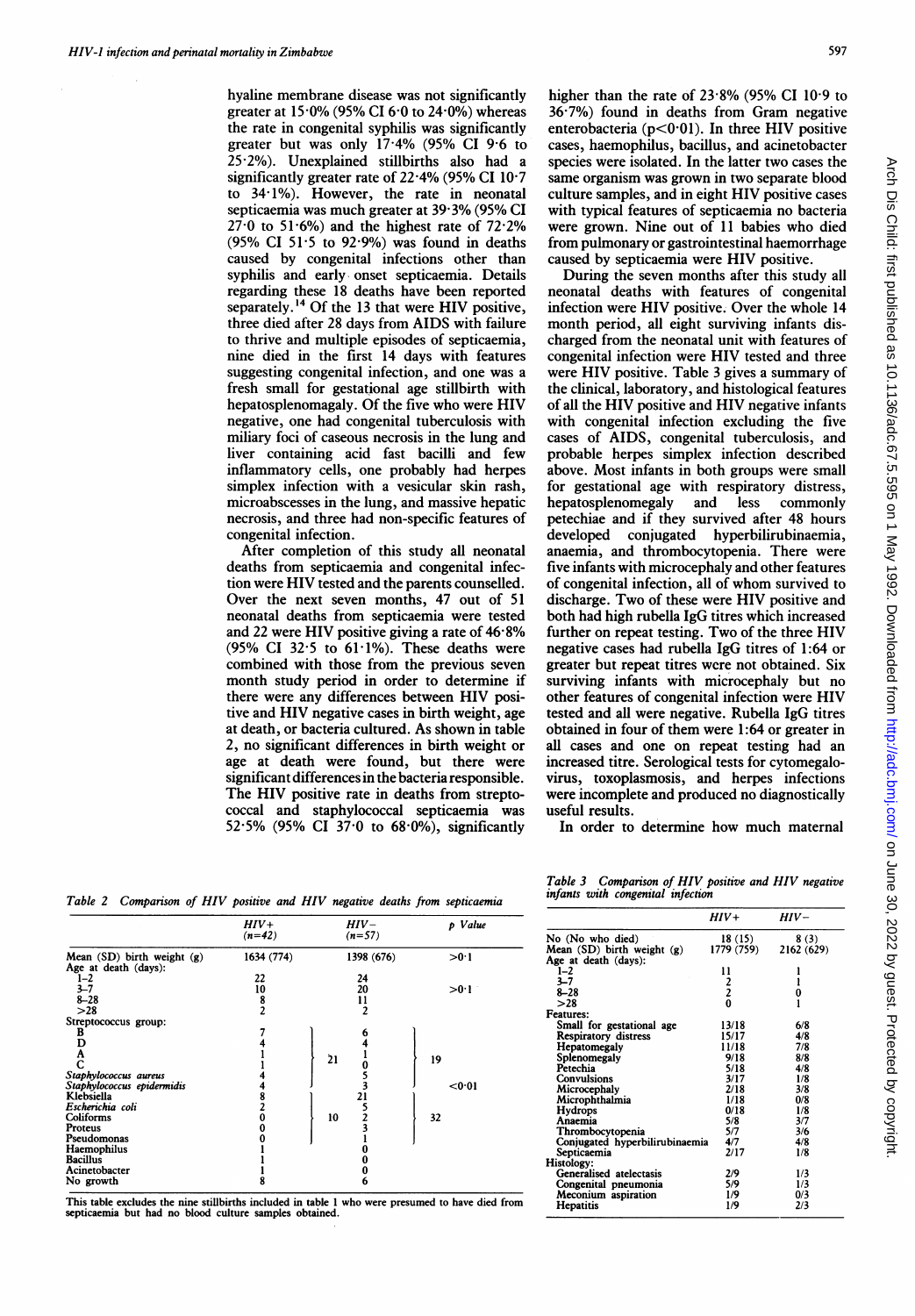HIV infection increases perinatal mortality, the prevalence of HIV infection in mothers delivering at Mpilo Maternity Hospital was first estimated. In mothers without syphilis this rate should be similar to the <sup>8</sup> 1% found in perinatal deaths not associated with HIV infection, that is congenital malformations, birth asphyxia, pregnancy induced hypertension, placental abruption, and other non-infectious causes excluding hyaline membrane disease, which may be associated with HIV infection. In mothers with syphilis this rate should be similar to the 17-4% found in perinatal deaths from congenital syphilis. During the survey  $11.0\%$  of mothers attending antenatal clinics in Bulawayo had positive syphilis serology and using this figure the prevalence of HIV infection among mothers delivering at Mpilo Maternity Hospital was estimated to be 9-1%. This rate should be less than the rate in mothers resident in Bulawayo because some of the deliveries at the hospital are referred from rural areas with a lower prevalence of HIV infection. Using this estimate and the HIV positive rates for each cause of death given in table 1, the number of HIV positive and negative deliveries, stillbirths, and neonatal deaths were calculated over the whole 12 month survey period.<sup>14</sup> From these figures, HIV positive mothers were found to have a perinatal mortality rate 2<sup>.</sup> I times greater, a stillbirth rate 1-6 times greater, and a neonatal mortality rate 2-7 times greater than HIV negative mothers.

## **Discussion**

This study demonstrates that maternal HIV infection contributes to perinatal mortality in Zimbabwe by predisposing to neonatal septicaemia and congenital infection. There is no evidence that HIV infection increases the risk of congenital malformations, birth asphyxia, pregnancy induced hypertension, placental abruption, and other non-infectious causes excluding hyaline membrane disease.<sup>243/1218</sup> <sup>19</sup> The HIV positive rate in deaths from these causes was 8%, reflecting the prevalence of HIV infection in mothers without syphilis delivering at Mpilo Maternity Hospital. This rate is similar to the rates of 6% and 12% found in 1987 in mothers in Kinshasa, Zaire<sup>7</sup> and Lusaka, Zambia<sup>8</sup> respectively. The HIV positive rate in deaths from neonatal septicaemia and congenital infection was significantly greater at 39% and 72% respectively, indicating that maternal HIV infection predisposes to deaths from these conditions. The rate in unexplained stillbirths was also significantly greater at 22% presumably because some of these stillbirths died from unrecognised infection. The rate in deaths from congenital syphilis was significantly increased at 17%, indicating a weak association between these two heterosexually transmitted diseases in Bulawayo. In Nairobi no association was found.'9 Unlike HIV infection, untreated early syphilis greatly increases perinatal mortality and is the leading cause of perinatal death in Bulawayo, but could be effectively controlled by screening all mothers at about 20 weeks and treating those with positive syphilis serology.<sup>1</sup>

The rate in deaths from hyaline membrane disease was not significantly increased at 15%, although perhaps a larger study would show a significant association if HIV infection predisposes to preterm delivery.<sup>7 17</sup>

Deaths from septicaemia and congenital infection occur mainly after birth and HIV positive mothers were estimated to have a neonatal mortality rate of 2-7 times greater and <sup>a</sup> stillbirth rate <sup>1</sup> <sup>6</sup> times greater than HIV negative mothers. In Kinshasa HIV positive mothers had more than four times the neonatal mortality rate but <sup>a</sup> similar stillbirth rate to HIV negative controls.7 Most infected infants born to HIV positive mothers do not become sick until after the neonatal period,<sup>18</sup> however, and the major impact of HIV infection is to increase infant mortality rather than perinatal mortality. In Kinshasa HIV positive mothers had more than six times the infant mortality rate of HIV negative controls.7 Unlike syphilis, HIV infection is far more difficult to control. In Bulawayo, like other parts of Central Africa,<sup>18</sup> young women under the age of 25 years are most at risk and for health education to have any effect it should be directed at adolescents at school.

Maternal HIV infection could predispose to neonatal septicaemia by either reducing passively acquired immunity from the mother without infecting the baby or reducing the baby's own immunity by direct infection. It predisposes equally to early onset septicaemia acquired from the mother and to late onset hospital acquired septicaemia, but predisposes more to septicaemia caused by Gram positive cocci than to septicaemia caused by Gram negative enterobacteria. These observations suggest that a reduction in passively acquired immunity especially to streptococcal and staphylococcal infection is important. HIV infection may predispose to neonatal septicaemia simply by causing preterm delivery, but this is unlikely to be important because the mean birth weight of HIV positive and HIV negative deaths from septicaemia were similar and significantly greater than the mean birth weight of deaths from hyaline membrane disease  $(p<0.001)$ , who had a significantly lower HIV positive rate  $(p<0.01)$ . In Kinshasa chorioamnionitis was common in mothers with AIDS but was rare in asymptomatic HIV positive mothers.<sup>7</sup>

Maternal HIV infection could predispose to congenital infection by reducing maternal immunity to rubella, cytomegalovirus, toxoplasmosis, and other pathogens allowing them to infect the fetus more easily, or the HIV virus could infect the fetus and be responsible on its own for the features of congenital infection. Most of the features found in HIV positive cases were similar to those in recognised congenital infections including intrauterine growth rehepatosplenomegaly, conjugated hyperbilirubinaemia, anaemia, and thrombocytopenia. However respiratory distress was a prominent feature and major cause of death with lung histology in five out of nine cases showing congenital pneumonia with intralveolar haemorrhage. In this context it is interesting to note than nine out of the <sup>11</sup> babies who died from pulmonary or gastrointestinal haemorrhage